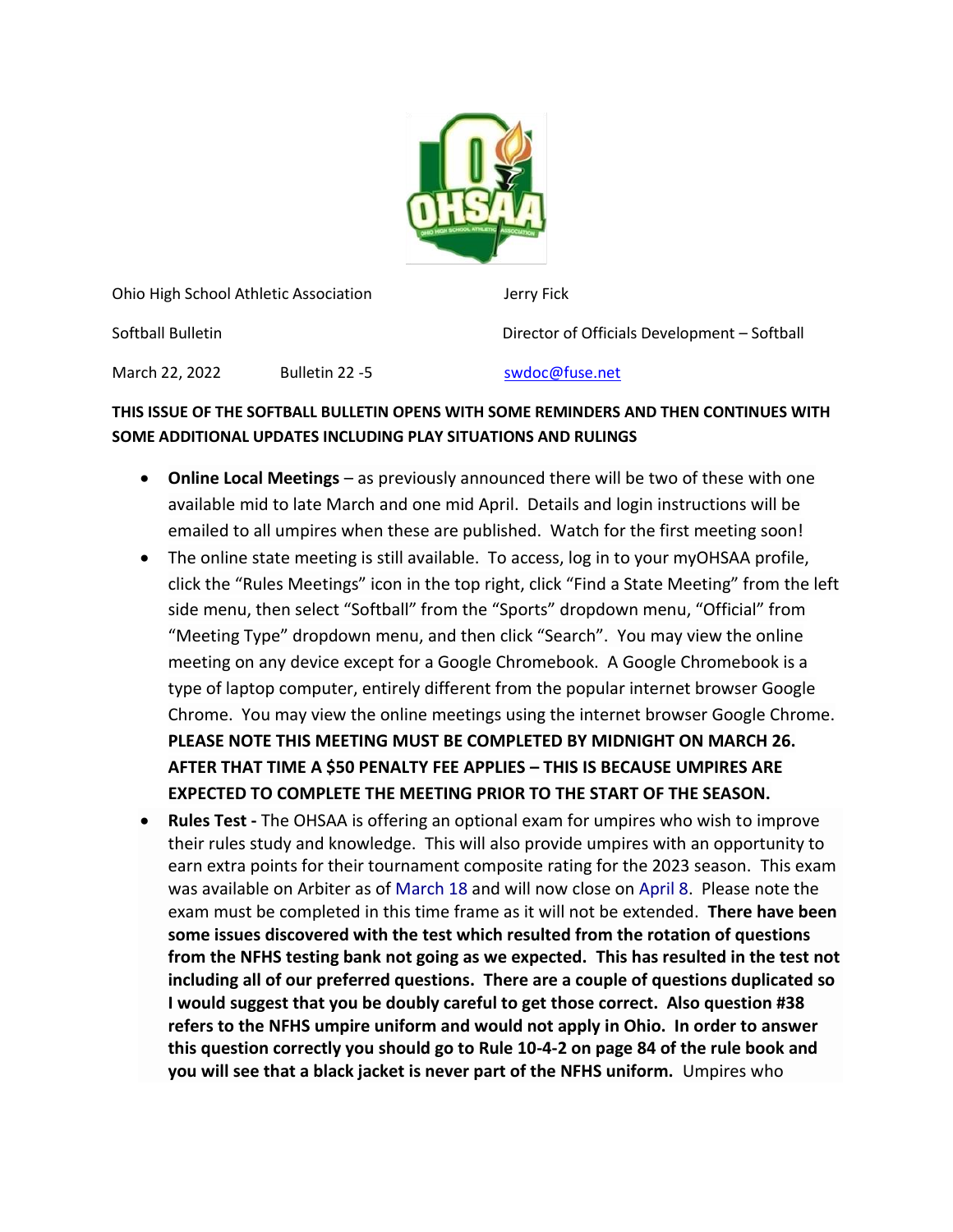complete the optional rules test will receive additional point credit for their tournament officials rating based on their score as follows:

> 94% and above - 3 points 86% - 92% - 2 points 80-84% - 1 point

**To access the exam, please log on to arbitersports.com. From there, select "OHSAA Central**  Hub." Hint: click on your picture or the picture icon – this is in the upper righthand corner. **That will bring you to a new page, and at the top of that page, select "testing." This will bring you to a new page where you can select the exam you need. Again, this test is optional. We hope that you find it useful in your rules study.**

- Hold the date Our Pre-Tournament Clinic will be held Sunday, May 15 at Waggoner Rd. Junior High School in Reynoldsburg. Registration will begin at noon and the clinic will conclude around 4PM. All OHSAA umpires our welcome. In addition to other information we will highlight the three umpire system used in our Regional and District games.
- The OHSAA has adopted an addition to our procedures for suspended games. Due to timing issues this was not included in our state meeting or White Book but can be found in the online Softball Manual. It is reprinted in its entirety here.

Rule 3-1-3 states: **The team's lineup card shall include first initial and last name, jersey number, position and batting order of each starting player and shall include each eligible substitute. PENALTY: After the lineup card has been submitted to and verified by the umpire and a change is subsequently made to a player/substitute name or number, or if a player/substitute is added to the lineup card, the umpire shall issue a team warning to the head coach of the team involved. Any further changes made to a player/substitute name or number results in the head coach being restricted to the dugout/bench area for the remainder of the game.**

In Ohio we have this exception to this rule - **EXCEPTION: If a game is suspended and resumed on another date the head coach may make any number of additions to the list of players and substitutes or uniform number changes to the lineup card provided such changes are reported to the umpire immediately prior to the resumption of play on the new playing date.**

**Rationale:** Due to weather conditions and darkness, suspended games with resumption of play on another date can be a common occurrence. This exception allows for lineup card numbering changes and player additions to be made in these situations without penalty. These changes and additions are often necessary for a variety of valid reasons – damaged uniforms, players moving from JV to varsity or vice versa, etc .

• **PLAY SITUATION :** In the first inning, the offensive coach notices that the other team's pitcher is placing a hand into a back pocket before a number of pitches and then going directly to the ball.